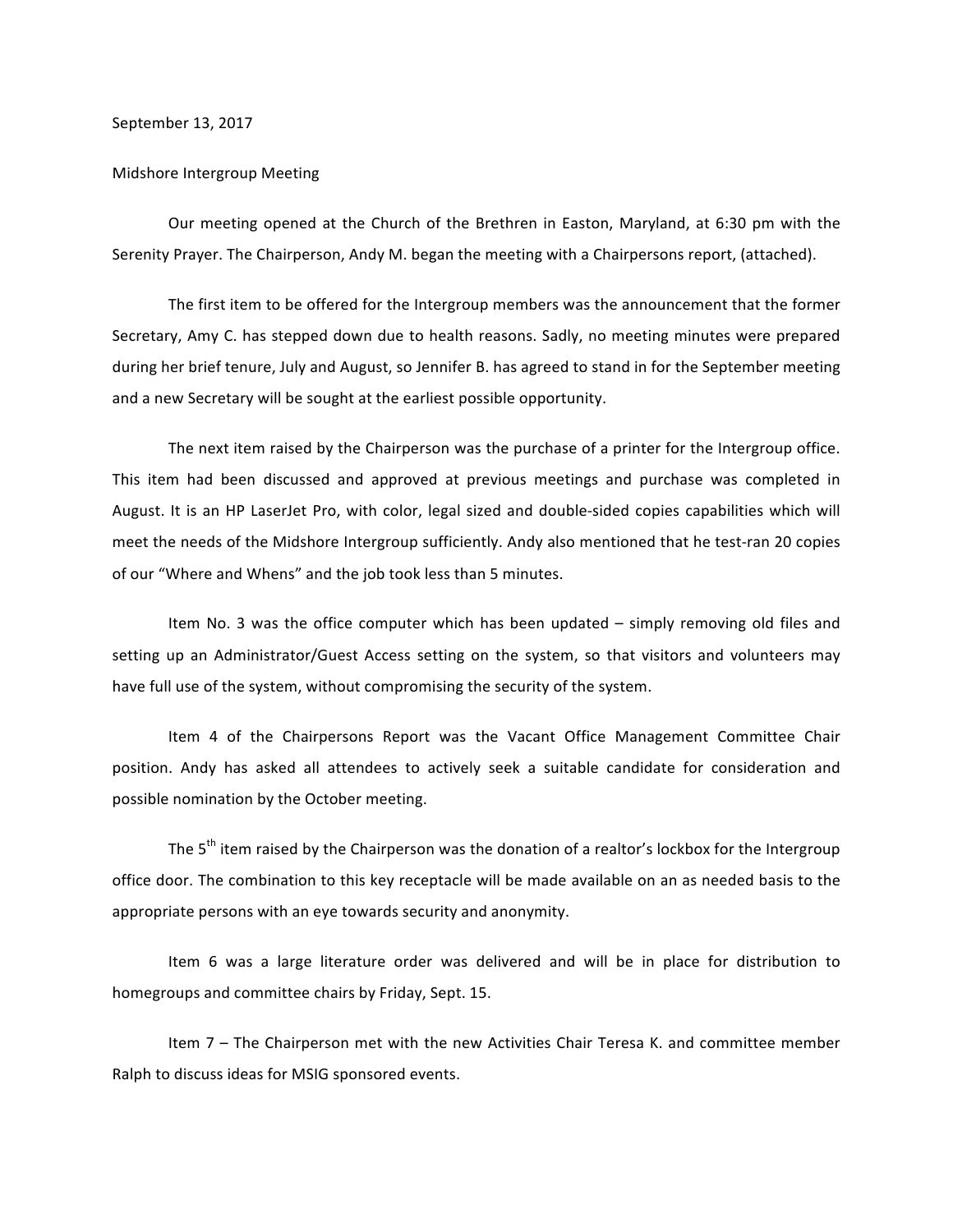The final Item for discussion by the Intergroup Chairperson was the registration of himself and the Vice Chair, Jim W., for the AAWS Central Office/Intergroup Seminar on October  $5^{th}$  – October  $8^{th}$  in Herndon, VA. The Chairperson expressed enthusiasm and optimism that the seminar be of use in providing both he and Jim with exposure to the wisdom and experience of "those who have gone before us," with the sincere desire to bring back what they learn to benefit the Midshore Intergroup and the fellowship at large.

The next report came from the Vice Chair – Jim W. His first comment was to thank all Intergroup members and the AA fellowship for their support and attendance at the Dinner and A Movie Event held by his homegroup, As Bill Sees It, on Aug.  $4<sup>th</sup>$  in Stevensville. The event was a success and enjoyed by all who attended. The Vice Chair had a special request for the newly elected Committee Chairs, which is summarized as follows: He asked that the new Committee Chairs prepare a Mission Statement for their committees, listing those goals and plans for their committees moving through their term in office. He asked that they also include in the document, their name and contact information, number of projected committee members, planned meeting schedule, with frequency, location, and duration clearly described. He also asked that any other supporting plans, goals, and projected dates for events, etcetera be included so the Intergroup Representatives, the Leadership Council, and others can share those Mission Statements and plans to better inform and educate our fellowship about the Committees and to encourage a new level of interest and participation from our members at large. "If we have something tangible in our hands, we will think so-in-so would be great for this, and perhaps our committees will be more active and fully staffed moving forward." Andy M., Chairperson, was very supportive of the idea and asked that the committee chairs please begin work to complete the requested Mission Statement and additional requested materials.

The next item on the agenda was the announcement by the Chairperson that there were no August minutes due to the absence of the Secretary. He summarized the meeting, stating that most of the meeting was taken up by the presentation of Linda J., the Area 29 Delegate. Her presentation included information that the GSO in 2016 had operated at a loss but that 2017 showed dramatic improvement. The best way to support the GSO, besides direct contributions from the groups, is to purchase all conference approved literature through New York. Literature is, and always has been, the primary funding stopgap for World Services, and purchasing from GSO ensures that will continue.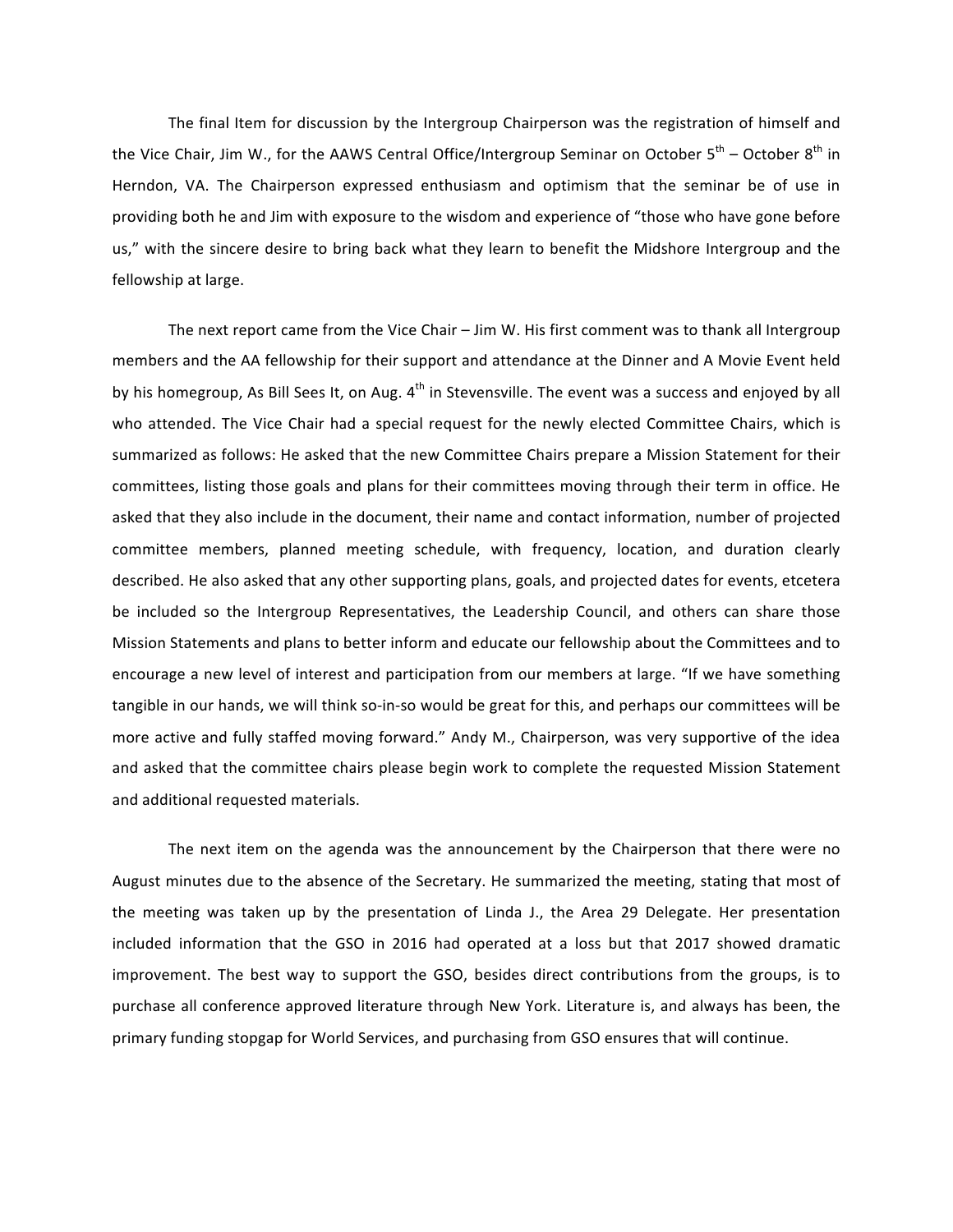Another big item to take place during last month's meeting was the presentation by Chuck R., the new PI/CPC chair. Chuck described his plans for workshops, presentations to medical providers, work with local agencies that serve persons in recovery and those who might benefit from our program. His request for funding in the amount of \$1,000, made in the previous meeting, was approved, and he received that funding from the Treasurer, Charles R. during the August meeting. He will continue to update the Intergroup as to his expenditures and progress on an ongoing basis.

The Treasurer, Charles R., was next to speak and present the monthly report for September. It was not formally prepared as there were some challenges to the accounting process for the month. All necessary financial processes were adhered to, however, checks had to be ordered and that made regular accounting of the expenditures and donations more difficult. Charles R. stated that donations in the amount of approximately \$1,300.00 were received, normal expenses such as rent, utilities and literature were paid, and two one-time expenses, ie; check order and literature were paid. The approximate balances of the accounts were as follows: \$4,020.36 in the checking account and \$5,827.77 in the Money Market account. The Intergroup representatives agreed to a verbal accounting of the Accounts and the Treasurer's Report was approved.

The next item on the agenda was the Activities Chair Report from Teresa K. She was kind enough to submit a typed report which I have attached to these minutes – please review her report, there is a lot of exciting things being planned and I hope we will all pull together to make them successful.

An additional event is in the planning stages and for that item, Meg G. offered the following information. A "Sobriety Show" is in the works, Meg G. attended several shows while in early recovery in Baltimore and enjoyed the fellowship, teamwork, and entertainment value of fellow AA's showing off their "talents." She has prepared an Interest/Sign-up Sheet to be circulated by Intergroup members, which will establish whether to move forward on such a big project. As a professional Event Planner and longtime member of the program Meg G. knows what such an event would involve, ie: planning, coordination, performers, etc. and would like a sincere commitment from the AA community to support the event before moving forward. Knowing that many hands make light work, please circulate the signup sheet (attached) and encourage participation of all types, popcorn vendors, rock singers, and tap dancers are all welcome! Pending responses, the event will be scheduled by the next meeting of our Intergroup.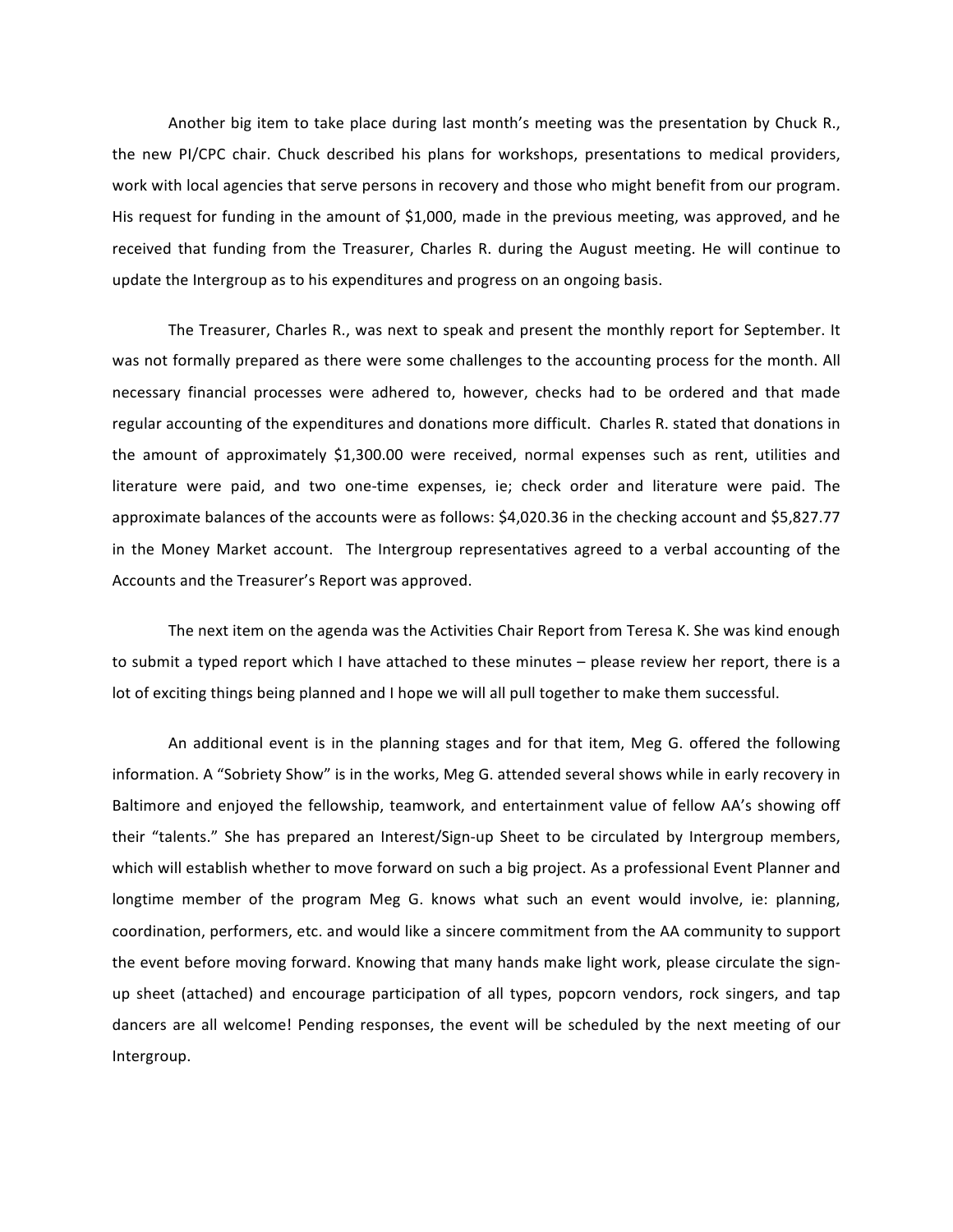Steve T., our new Institutions Chair, gave his report next and introduced himself to the members of the Intergroup in attendance. He has been an active member of the Institutions Committees in regions including Annapolis and Centreville and looks forward to bringing his wealth of experience and wisdom to his new home area. His first focus will be to enhance the Bridging the Gap program, to include as many institutions in the Midshore region as possible, including the ever-recalcitrant Denton Jail. We wish him much success and many members in attendance offered suggestions offline that should hopefully make his committee the success we all believe it deserves to be. Again, Steve T. was kind enough to include a sign-up sheet which I have attached hereto. Please print and circulate at your homegroups.

Chuck R., our CI/CPC committee chair was the next to give his report. His committee has scheduled a workshop to take place at St. Paul's Church in Centreville, on October  $14^{th}$ , from 9am – 2pm. The workshop will be part educational seminar, part brainstorming session to bring the message of recovery to potential members of AA and to educate the community, doctors, clergy and other first responders about Alcoholics Anonymous and the ways Midshore Intergroup and CI/CPC can spread the message of recovery to those in need. Chuck also showed us a small brochure display he has purchased that he would like to see put in place in those places where they would be of most benefit, doctor's offices, treatment providers, etc. He would like to focus his efforts on a county by county basis to cover as deeply and effectively as possible and asked our Intergroup members for suggestions regarding possible locations and interested parties.

In Old Business, Popeye reported that the Midshore Intergroup Picnic was again successful, the weather, food, music, and fellowship were all in place, however, there were almost 100 less attendees this year sadly, which meant revenues were understandably down. However, with 182 tickets sold, and expenses at (sorry no number here) the Midshore Picnic only lost \$171.00, which equals less than \$1 per person for a fantastic day of fellowship and recovery. It was agreed to confirm with the Richardsons for the  $3<sup>rd</sup>$  Sunday in July for 2018.

An announcement was made by Teresa K. that the Tuesday 7pm meeting at Dover Street is no longer meeting and it was requested that it be removed from the next printing of the Where and Whens. Additionally, two new meetings on that day, 6:30am on Tuesdays, Rise Up Sober and 5:30pm Tuesdays, Comfort Zone (Women's Meeting) will be taking place at Dover Street. Thank you for your efforts Teresa K.